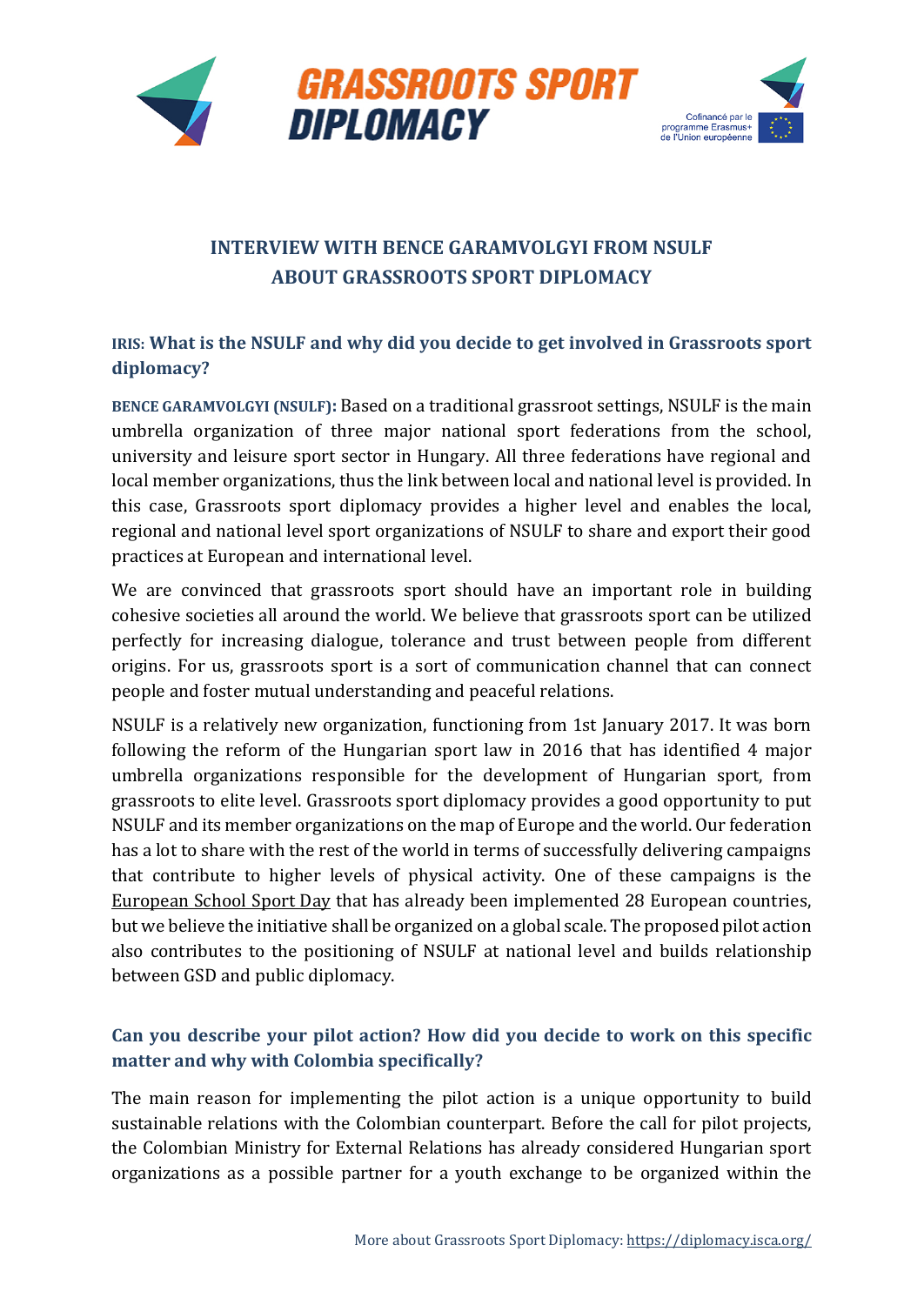

frameworks of its sport diplomacy strategy. We considered this opportunity as an ultimate chance to initiate a policy dialogue on grassroots sports and exchange good practices with organizations representing the Colombian grassroots sport sector. Since we had very similar goals (like promotion of grassroots-sport based mobility, strengthening people-to-people links between youngsters of the two countries and fighting prejudices, building tolerance between people of different cultures and origins) we decided to join our forces.

With our initiative, we pursued the following goals/objectives:

- Establishing relations with the Colombian Grassroots Sport Sector;
- Exchanging best practices on how to increase participation in grassroots sports and how to boost levels of physical activity;

● Providing opportunities to disadvantaged young people for personal development through engaging in sport-based cross-border mobility;

● Incentivizing high-level policy dialogue on good practices related to the grassroots sport sector.

The main target group of the pilot project were 10 young Colombian swimmer girls from Arauca region in order to provide them opportunities for personal development through engaging in sport-based cross-border mobility. Secondary target groups involved Staff of grassroots sport organizations and policy experts and decision makers in the field of grassroots sport.

The pilot project involved the following activities:

- 1) Setting up contacts with partners in Colombia and Hungary
- 2) Planning the schedule of the youth exchange, selecting participants
- 3) Realizing the youth exchange with the active contribution of all partners
- 4) Evaluating the exchange and gathering feedback from the participants
- 5) Exchange of good practices in the framework of the Peace and Sport Day (6th April)
- 6) Promotion of the European School Sport Day towards Colombia
- 7) Establishing legacy for the youth exchange and planning follow-up activities

The GSD pilot action can be perfectly aligned with the internationalization strategy of our organization and with the general goals of the Hungarian government as well (namely economic and social opening to Latin American countries). With the realization of the pilot action, our federation could start developing sustainable international relations that can lead to increased knowledge and expertise.

### **What are the main results?**

From a more general perspective, international grassroots sport actions, like the Colombian-Hungarian sport diplomacy youth exchange can contribute to the success of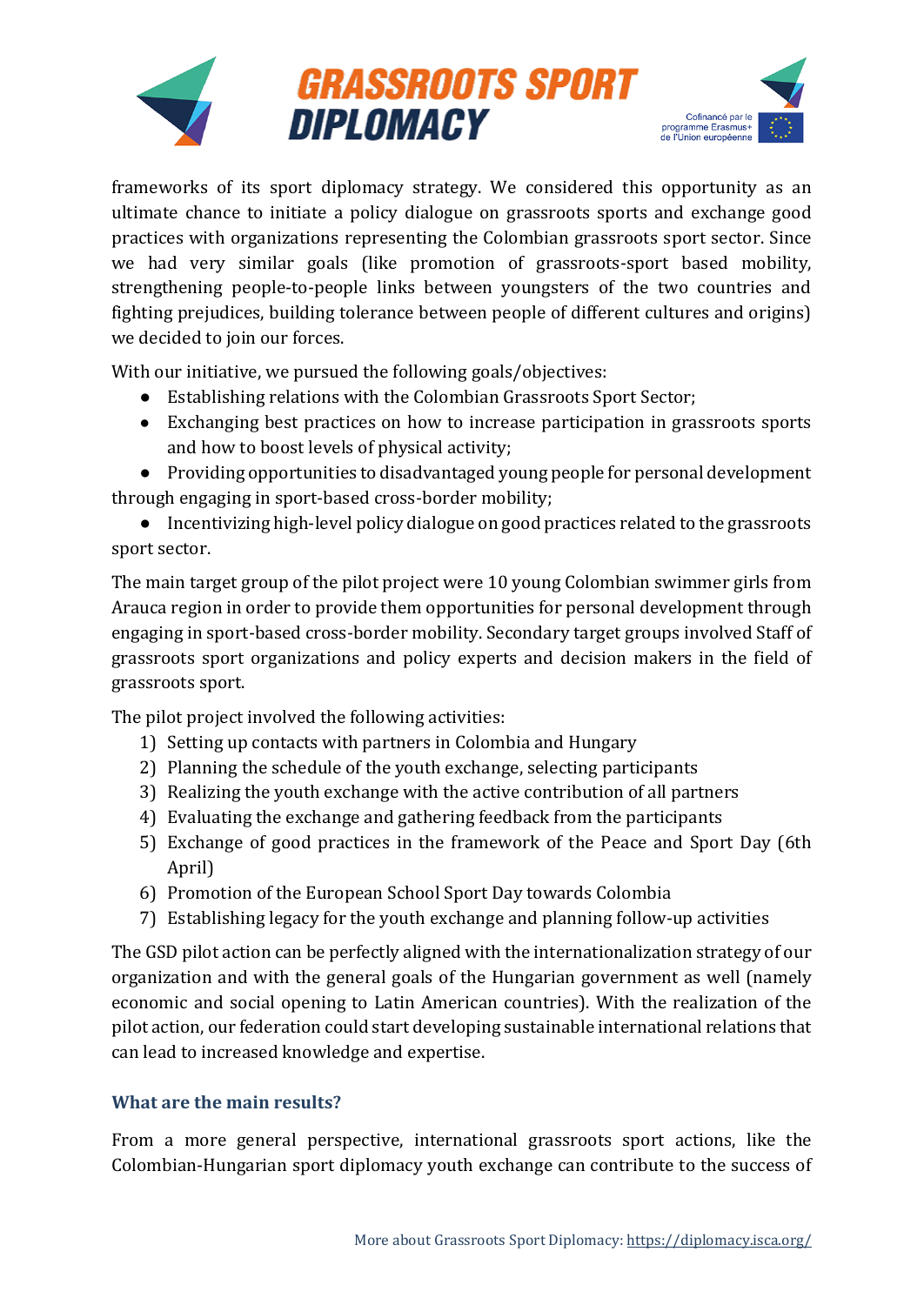

public diplomacy. With respect to our initiative sport and youth organizations, public institutions alike all benefited from the pilot action, while the primary target group gained a life-long experience. The pilot project led to increased relations between the two countries, its institutions, organizations and people.

The pilot project was considered as a great success from all stakeholders participating in the project. The Colombian Ministry for External Relations and the recently opened Colombian Embassy perceives the initiative as an ultimate way to strengthen the ties between the two countries and to exchange good practices in the field of sport, more specifically grassroots sport. From the Hungarian side, the project has contributed to extending the international network of NSULF and it has enabled us to get in touch with different local stakeholders like the Hungarian Swimming Federation, the City Council of Budapest and several grassroots organizations. From the perspective of the participants, we have only received very positive feedbacks and most of them claimed that the lifechanging experience supports them to become role models in their small communities, back home in Arauca.

Grassroots sport organizations can play important roles in nowadays multi-stakeholder diplomacy and grassroots sport as a communication platform can facilitate the transmission of diplomatic messages to the wide public. Despite the considerable geographical distance between the host country and the Colombian counterpart, similar challenges could be identified with regards to the situation of disadvantaged young people. We believe, grassroots sport can be an effective way to strengthen participants' life prospects and aspirations.

### **What will be the next steps? (with these girls? With this project? With Colombia?)**

Although the main activity of the pilot project only lasted for over a week, the legacy of the youth exchange will shape the personal development and education of the young athletes who took part in our initiative. Participation in the youth exchange showed the youngsters that hard work can open doors for opportunities both in the field of sport and education. Following the main activity, we kept contact with the participants and realized dissemination activities both in Colombia and Hungary. Among these dissemination events, we organized a sport event on the occasion of International Day for Sport fo Development and Peace (6 April).

Our pilot action has also led to stronger institutional links between Colombia and Hungary. The Colombian government has considered the pilot project highly successful, therefore they have decided to increase the funding and realize a follow-up exchange with the participation of young swimmers from Amazonia region (a region which is also highly affected by illegal armed recruitment and drug trafficking). The follow-up youth exchange was realized with the participation of the same stakeholders from Hungary and Colombia.